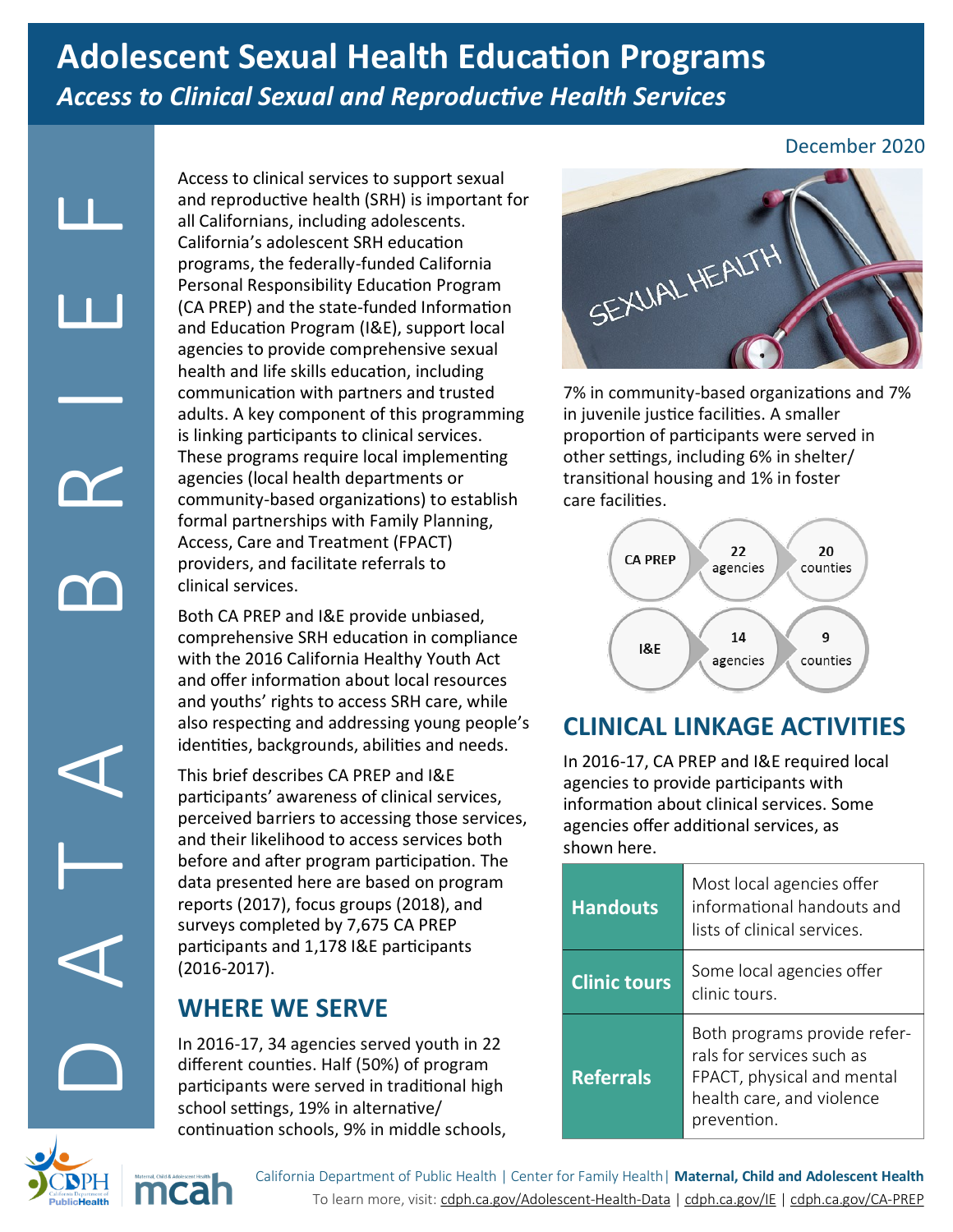



### **PERCEIVED BARRIERS TO ACCESSING SRH SERVICES**

Before participating in the CA PREP and I&E programs, survey respondents reported that the most common perceived barriers to accessing SRH services at program entry were:

- Worry about confidentiality of services (37%),
- Worry about test results (29%), and
- Worry about cost of services (27%).

Upon exiting the program, confidentiality concerns saw the largest decrease, dropping by eight percentage points.

# **YOUTH AWARENESS OF SRH SERVICES**

Participants in the CA PREP and I&E programs reported increases in:

- $\triangleright$  Knowing of a clinic or doctor that provides SRH information and services in their community. This increased from 60% at program entry to 82% at exit.
- Visiting a clinic or doctor for SRH services, if needed. This rose from 68% at program entry to 82% at exit.<sup>[1](#page-2-0)</sup>

## **YOUTH PERSPECTIVES ON SRH SERVICES**

*"They gave us a number to call for any questions you have, you know, secretly. They won't release who it is. It's confidential."*

*-*CA PREP Participant

*sure you are ok, you will just go [to the clinic]. If you don't*<br>care about your body or you think it is embarrassing, then *"If you really care about your body and you want to make care about your body or you think it is embarrassing, then you wouldn't be as healthy."*

*-*CA PREP Participant

*"They told us that you don't have to take your parents and that services are free."*

#### *-*I&E Participant

**Figure 1:** Change in the percentage of participants who perceived barriers to accessing SRH services, from program entry to exit ( $n=8,853$ )<sup>[2](#page-2-0)</sup>





California Department of Public Health | Center for Family Health| **Maternal, Child and Adolescent Health** To learn more, visit: [cdph.ca.gov/Adolescent](http://www.cdph.ca.gov/Adolescent-Health-Data)-Health-Data | [cdph.ca.gov/IE](http://www.cdph.ca.gov/IE) | [cdph.ca.gov/CA](cdph.ca.gov/CA-PREP)-PREP